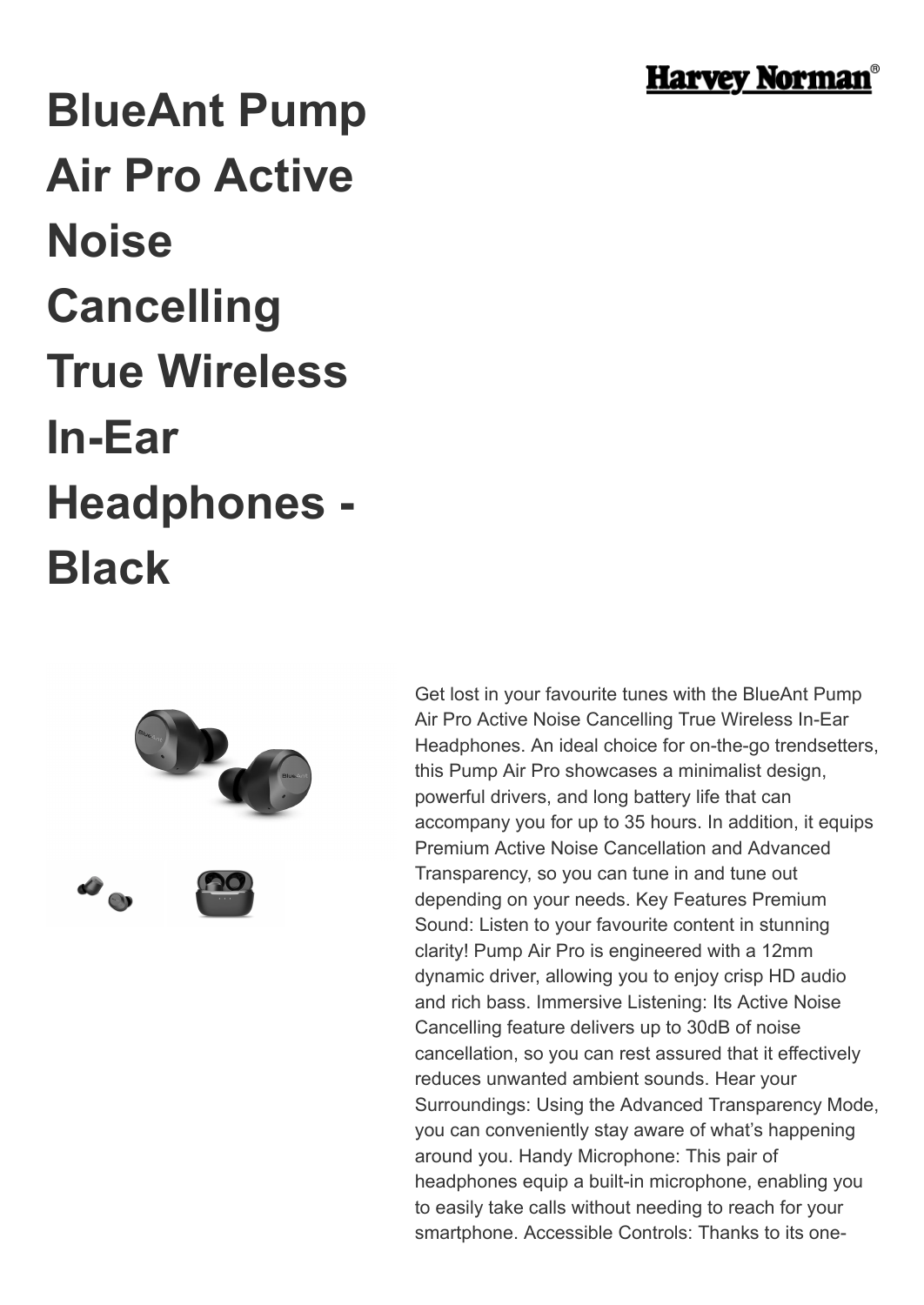touch controls, you'll be able to manage your music and calls without any hassle. It also offers Siri/Google integration for instant access to your voice assistant. Durable Build: Confidently wear your headphones even during intense workout sessions! The Pump Air Pro boasts an IP55 sweatproof rating, ensuring that it is durable enough to handle sweat, rain, and accidental spills. Snug Fit: To ensure a perfect fit, these BlueAnt In-Ear headphones come packed with 3 sizes options of ComfortSeal ear-tips. Additionally, it is made lightweight at 4g each earbud, so you can stay comfortable even during long hours of listening. Long-lasting Battery: Experience up to 35 hours of uninterrupted music playback\*. At 50% volume, the earbuds' battery can last for up to 8 hours. Meanwhile, the included charging case provides you with additional 27 hours of run time and allows rapid charging via USB-C. Seamless Connections: Pump Air Pro utilises Bluetooth 5.0 technology, offering you a fast, wireless connection and a better range. \*The playtime will vary by ANC, type of music, and environmental factors.

## **Features**

**All Product Details**

**Brand** BlueAnt **Product Type** Earphones **Model Number**

PUMP-AIR-PRO-BK

**Headphone Features**

**Noise Cancelling** Yes **Noise Cancelling Type** Active **True Wireless** Yes **On-Ear Controls** Yes **Driver Type** Dynamic **Driver Size** 12 mm

**Headphone Battery Features**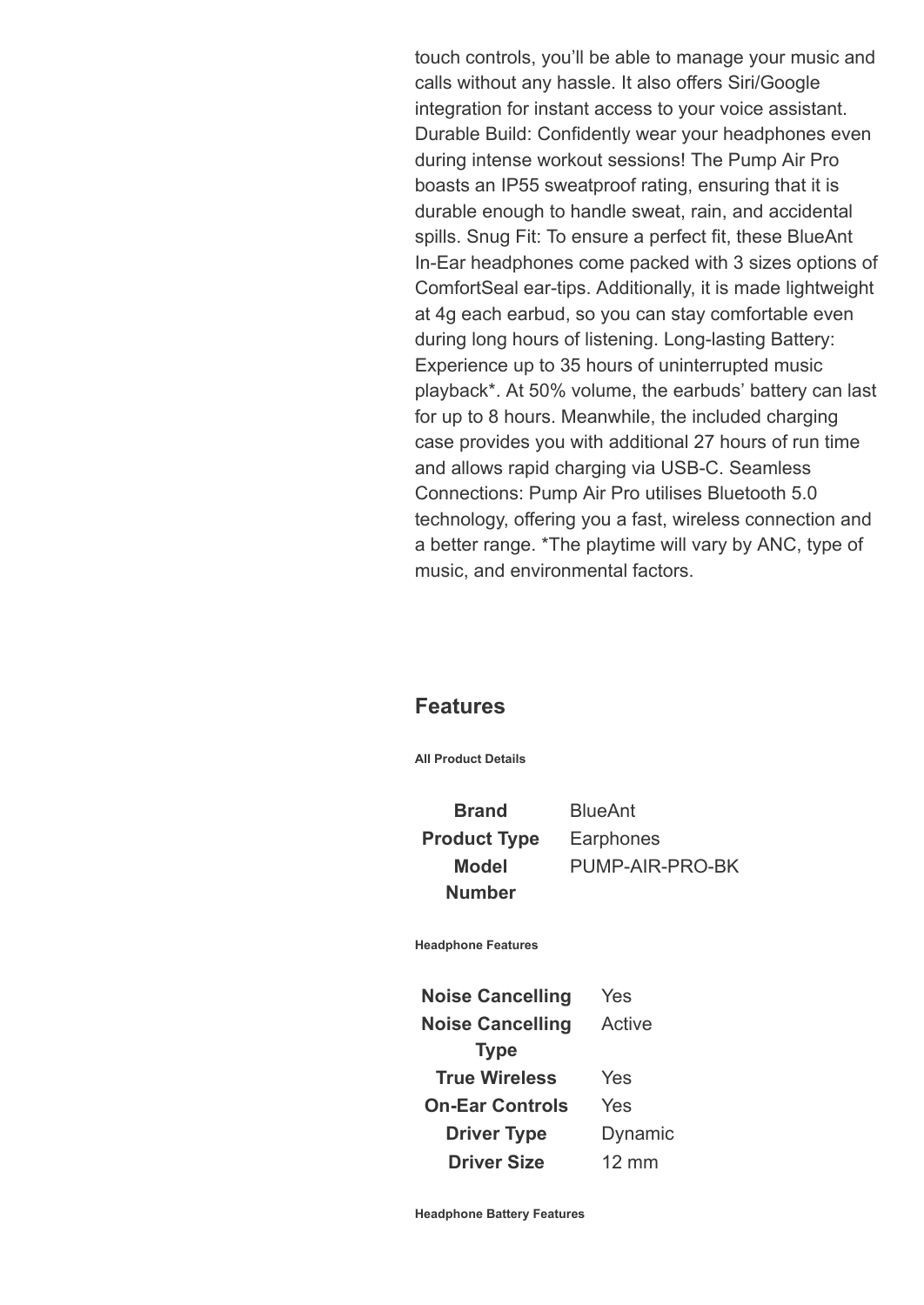**Battery Life/ Playtime with Full-charge** 8 Hours **Additional Runtime with Charging Case** 35 Hours

**Charging Case Features**

**Charging Port Type**

USB Type-C

**Audio Features**

| <b>Built-In</b>    | Yes |
|--------------------|-----|
| <b>Microphones</b> |     |
| Number of          | 1   |
| <b>Microphones</b> |     |

**Battery Features**

**Fast Charging Enabled** Yes

**Connectivity Features**

| <b>Wired / Wireless</b>  | <b>Wireless</b>  |
|--------------------------|------------------|
| <b>Connectivity Type</b> | <b>Bluetooth</b> |
| <b>Bluetooth Version</b> | v5.0             |
| <b>Maximum Paired</b>    | 1                |
| <b>Devices</b>           |                  |
| <b>Google Assistant</b>  | Yes              |
| <b>Compatible</b>        |                  |
| <b>Virtual Assistant</b> | Apple Siri       |
| <b>Support</b>           |                  |

**Additional Features**

**IP Rating** IP55 **Splash Resistant** Yes **Sweat Resistant** Yes **LED Indicator** Yes

**Dimensions**

**Product Width** 8.00 cm